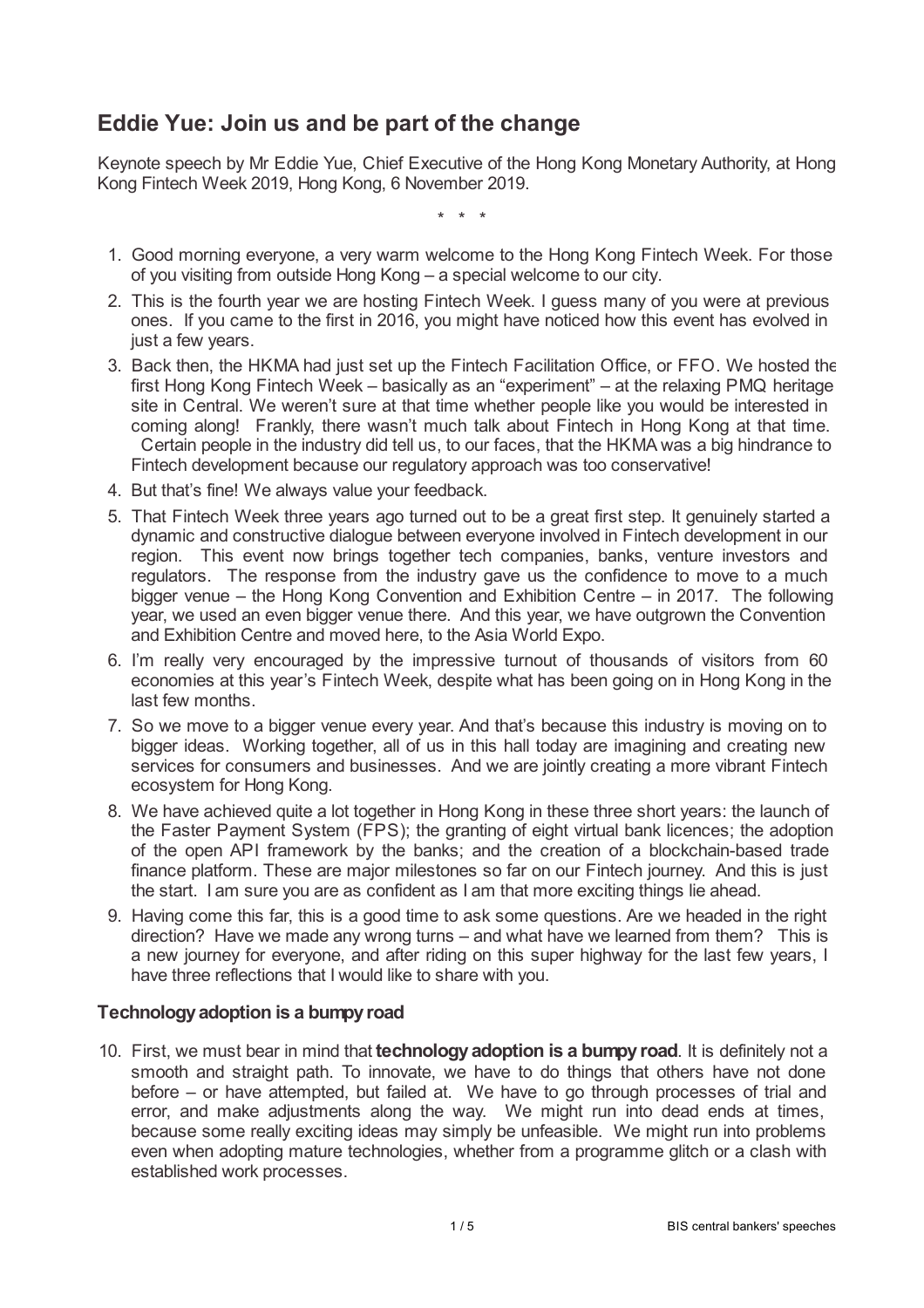- 11. This is certainly our experience. Soon after the launch of the FPS in September last year, we started to see a few fraud cases coming in. These have nothing to do with the security design of the FPS itself – it's about creative fraudsters exploiting the speed and convenience of the system. They stole money from bank accounts using fake e-wallets opened with stolen identity documents of victims. So we had to take immediate action to stop certain FPS functions, to allow time for the e-wallet operators and banks to enhance their security measures.
- 12. This was a setback to a new system trying to gain acceptance and trust from the public and this unpleasant surprise came along. But thanks to the cooperation of banks and ewallet operators, we found the cause of the problem quickly and fixed it. We also communicated with the public – quickly and openly – in order to rebuild confidence in the FPS.
- 13. Understandably, this led to a brief drop in FPS usage when the news first came out. But thanks to the quick fix and transparent communication, we saw customer confidence bouncing back quickly and strongly. Since then, we have seen strong growth in the number of FPS registrations. Right now, there are over 3.6 million registrations out of a population of just over 7 million. The penetration rate of our FPS is likely among the highest in the world. Transaction volume has been growing by nearly 10% per month, and last month there was an average of more than 140,000 transactions per day.
- 14. In all fields of innovation, many good ideas do not catch on at first. This is going to be the case with Fintech. Experience tells us that every good technological innovation needs good, and probably flexible, execution in order to win trust and acceptance.

### **Importance of a change agent**

- 15. This brings me to my second point, which is **change management**. When we look at successful examples of technology adoption, it's not just about state-of-the-art technology. It's about how you manage the change – especially changes to mindsets. It takes time and effort to convince people that a new technology is worth the cost, the effort or the potential risk.
- 16. This is often the case with larger organisations, especially official institutions like the HKMA. We set up the FFO in early 2016 precisely to serve as a dedicated agent to drive changes and take practical steps to turn ideas into reality.
- 17. The FFO has contributed to a number of Fintech initiatives in the past three years from cybersecurity to supervisory sandbox, open API, the FPS, and the rest of the seven Smart Banking initiatives. But I must stress that the FFO is not working in isolation. Other parts of the HKMA must work alongside it, and of course it must work with the banking, technology and even legal sectors.
- 18. The FFO has essentially served as the coordination point of this collective effort. This has enabled a "change" mindset to spread throughout our organisation and among our partners. And the result is the impressive Fintech developments we have seen in the last few years.
- 19. A change agent does not have to come from within. Sometimes, competition is an effective driver for innovation. One good example is the imminent entry of virtual banks in Hong Kong. As virtual banks are not allowed to operate physical branches, they will have to come up with innovative ways to offer attractive and competitive banking services. This is likely to force existing banks to consider how to further upgrade their services, and better make use of technology in their offerings. The result, I hope, will be a more innovative and globally competitive banking sector in Hong Kong, offering customers more diversified and efficient services.

#### **Technologyuse is a means to an end**

20. Last but not least, we should bear in mind that **the use of technology is a means to an**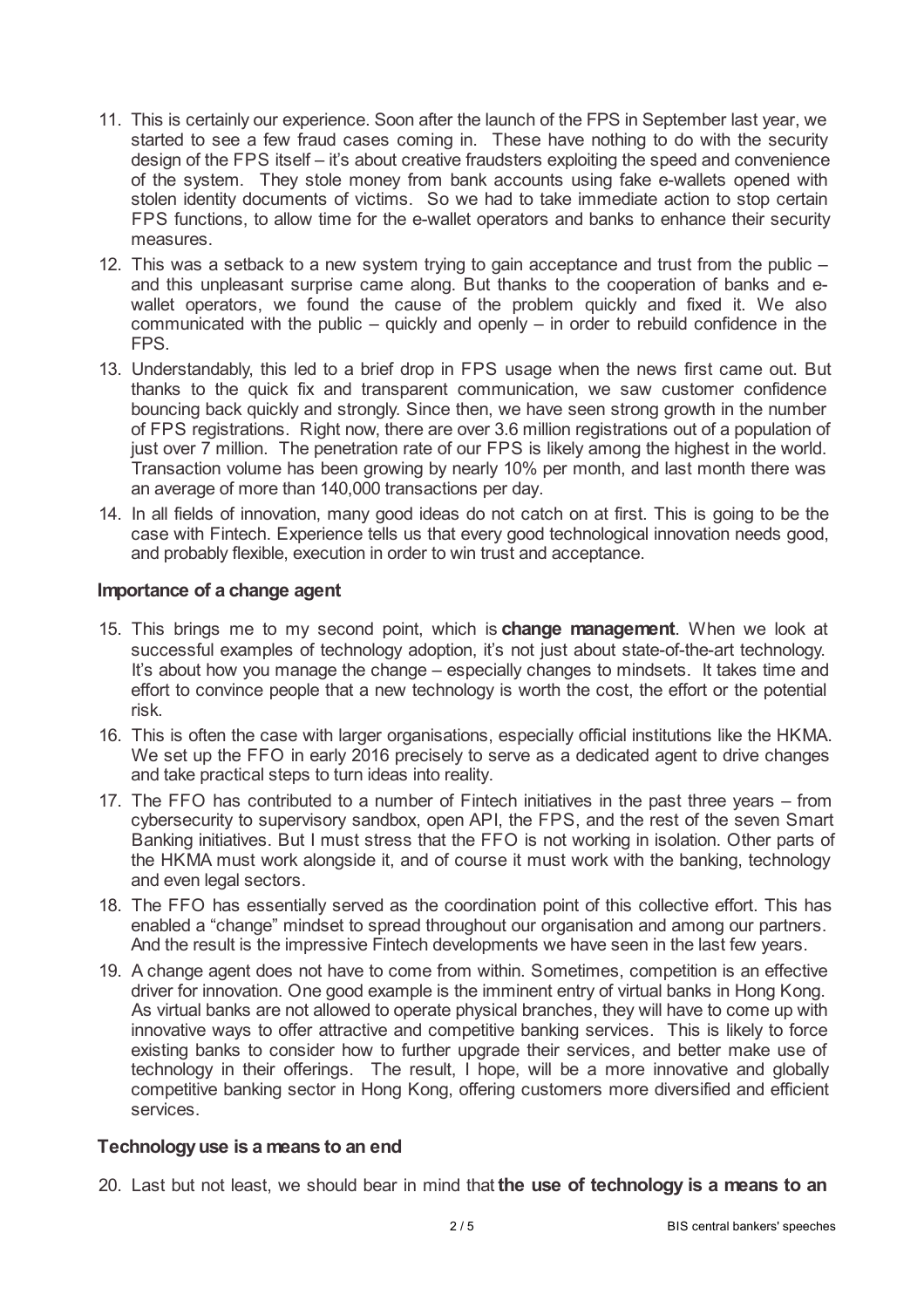**end, and not an end by itself**. Most people appreciate new technology for what it can do to improve their lives. They don't really care whether the algorithms or the chips are amazingly innovative. To achieve wide adoption, any innovation has to offer users a "unique value proposition". In plain language, the consumer wants to know "what can it do for me?"

21. Take mobile payment as an example. This has rapidly taken off for retail payment in Mainland China and some other places. In Hong Kong and other markets, people already use credit cards and e-payment systems like Octopus, so mobile payments will grow more slowly. The point is that mobile payment technology is only the means to an end. The Hong Kong consumer will ask: "what can it do for me?". Mobile payment operators will need to give them an answer to that question – in addition to what current payment means like Octopus can do, are they adding further value through new services like cross-border remittances or enhancing customer value through loyalty programmes.

#### **Looking ahead**

- 22. I hope you can see that we have moved ahead since three years ago, when some of you were telling us that the HKMA was a big hindrance to Fintech development. I am happy to say that the HKMA is widely recognised locally and internationally for our proactive stance in Fintech adoption. More importantly, Hong Kong is recognised for its much more mature Fintech ecosystem, thanks to the adoption of technologies by banks, asset managers, insurers and other financial institutions here. So, what's next?
- 23. To the general public, Fintech has already brought significant changes to payments, banking and financial management. These new products and services will continue to improve and evolve. At the same time, technology adoption by financial institutions and regulators is likely going to bring another wave of changes. At first, this will probably be about efficiency gains in their internal operations. But in the long-run it may lead to profound changes in the way they do business. For us at the HKMA, this raises important questions about balancing risks and rewards.
- 24. One example is the greater use of artificial intelligence (AI) in areas like credit assessment or transaction monitoring. This can offer improved efficiency and accuracy. But we have to ask what sort of operational risks might be involved. What sort of governance framework will banks need to ensure proper accountability? Could it lead to new ethical or other issues? For example, could the use of AI in credit scoring result in unfair treatment for certain groups of customers? Will AI output require additional "human" perceptive oversight?
- 25. To help banks, the HKMA recently issued two circulars, one on high-level risk management principles on the use of AI, and the other on the related consumer protection issues. We tried not to make these overly prescriptive, as this is a new area. The fact is that banks and ourselves are learning together. We all still need to explore exactly how technology should be implemented and overseen in practice.
- 26. The HKMA is conducting research in AI applications to help everyone. We are publishing some results today, in the form of an information sheet of facts and figures from an industrywide survey. One key finding is that almost 90% of our retail banks have already implemented, or are planning to implement, AI in their business applications. We will publish a series of reports in the coming months to provide more insights into the application of AI in the financial services industry.
- 27. We also want to work more with banks and the technology sector on developing regulatory technology, or RegTech. We all know that data analytics and machine learning can help the industry perform compliance work more accurately and more cost-effectively. As a start, the HKMA will organise an "AML RegTech Forum" later this month to bring together the banking industry, technology firms and other experts to explore technological collaboration on AML/CFT issues. We hope this will give everyone more understanding of the critical pain points in banks' AML/CFT work.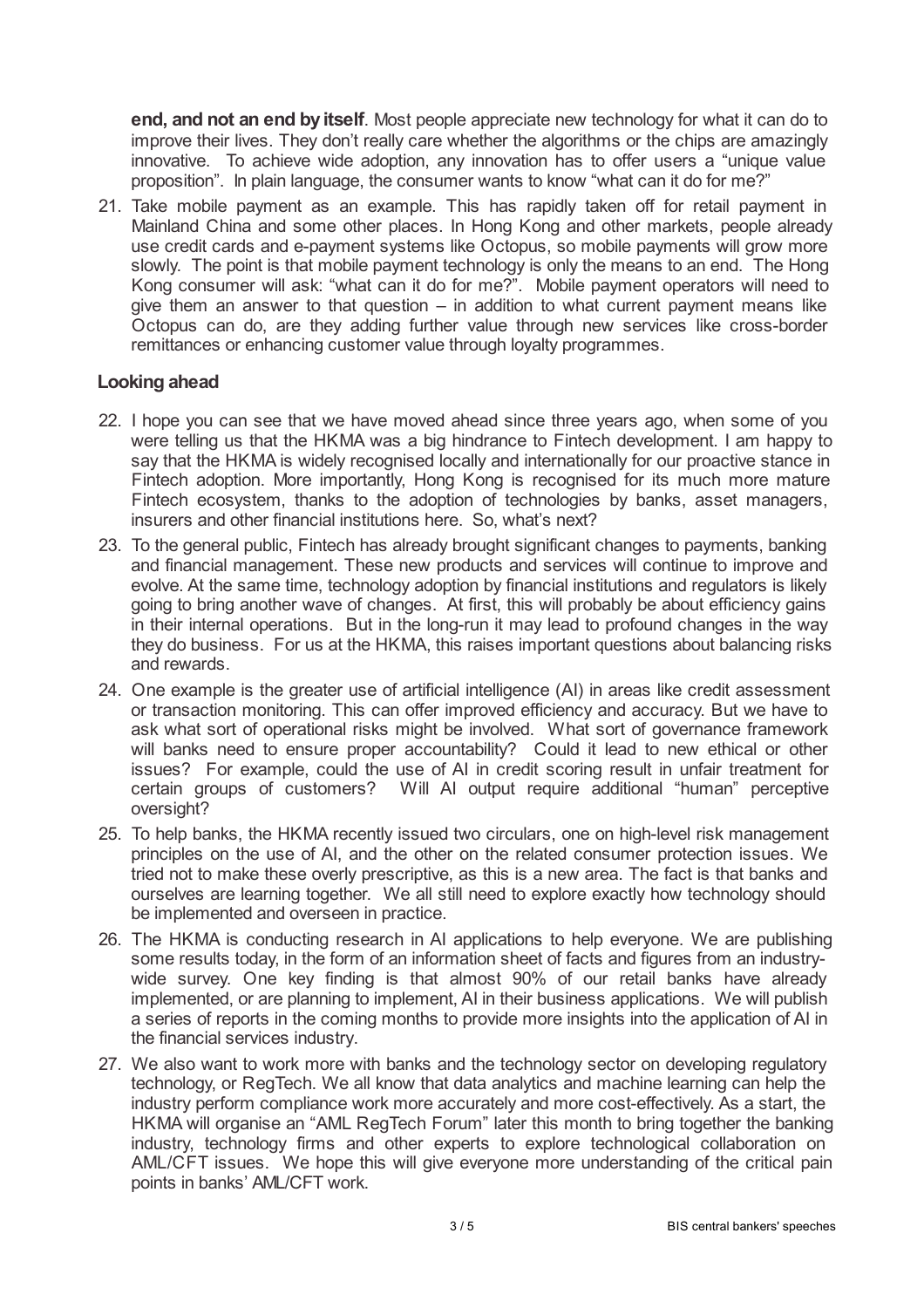- 28. Meanwhile, the HKMA has embarked on its own digitalisation programme. This cuts across multiple functions, including banking supervision, anti-money laundering, financial stability surveillance, research and investment.
- 29. Where supervision is concerned, we have started a pilot to collect more granular data from banks. Such data will enable us to have a fuller and more up-to-date picture of banks' business. The upshot for banks is that in time, this could have the potential of replacing many template-based regulatory reports and lessening the reporting burden on banks.
- 30. The HKMA's digitalisation programme is a multi-year project that will fundamentally overhaul our IT and data infrastructure. We are working closely with technology consultants and service providers to explore new technologies, including Supervisory Technology, or SupTech.
- 31. In the background, we have strong support for innovation from the Hong Kong Government. The Government plans to roll out its electronic ID initiative, "iAM Smart", in the fourth quarter of next year. Registered Hong Kong citizens will be able to use this service to authenticate their identity using their own mobile phone. And many financial institutions have already expressed strong interest in this for customer authentication for accessing financial services.
- 32. The Government has launched a variety of technology initiatives. It set up a HK\$2 billion dedicated Innovation and Technology Venture Fund. It injected HK\$20 billion into the Research Endowment Fund of the Research Grants Council. And it is funding the Hong Kong Shenzhen Innovation and Technology Park, which will enable Hong Kong to tap the supply chain capabilities and talent pool across the border.
- 33. The administration has boosted incentives for the Fintech industry by increasing the tax deduction for R&D expenditure. And government support has also helped seven local universities launch Fintech undergraduate and postgraduate programmes.
- 34. In particular, I would like to mention that in collaboration with the HKMA, the Hong Kong Science and Technology Parks will set up a new Fin+Tech platform to organise accelerator programmes and hackathons. There will also be a new Innovation Hub at the governmentfunded InnoCentre, where the HKMA will host its latest proof-of-concept studies. These two initiatives will provide open platforms for different stakeholders to collaborate on Fintech development.

## **Bracing for NewTrends**

- 35. I hope I have outlined what all of us in different sectors in Hong Kong have achieved in developing Fintech in Hong Kong, under the joint effort as "Hong Kong Inc.". I would like to wrap it up with you some thoughts about three macro trends that I believe will influence the future of Fintech.
- 36. First, financial services will increasingly integrate with social platforms and other lifestyle channels. In the past 10 years, customers have become accustomed to accessing financial services through websites or mobile apps of banks and other institutions. In future, instead of waiting for customers to come to their platforms, institutions must reach out to customers in cyberspace. The technologies are there, such as open APIs. But as I mentioned before, the technology has to be a means to an end that the consumer finds useful. And of course it must be secure and stable.
- 37. The second trend is that financial services will become increasingly real-time. Gone are the days when we were able to handle everything with batch mode operations. Customers are already expecting real-time execution in payment services, remittances, investment advice, and insurance applications – and this list will grow. This will require not only faster data connections or more computing power, but a whole range of new processes for assessment, risk controls and regulatory compliance. As banks upgrade their analytics and procedures to provide speedier customer services, regulators like the HKMA will need to